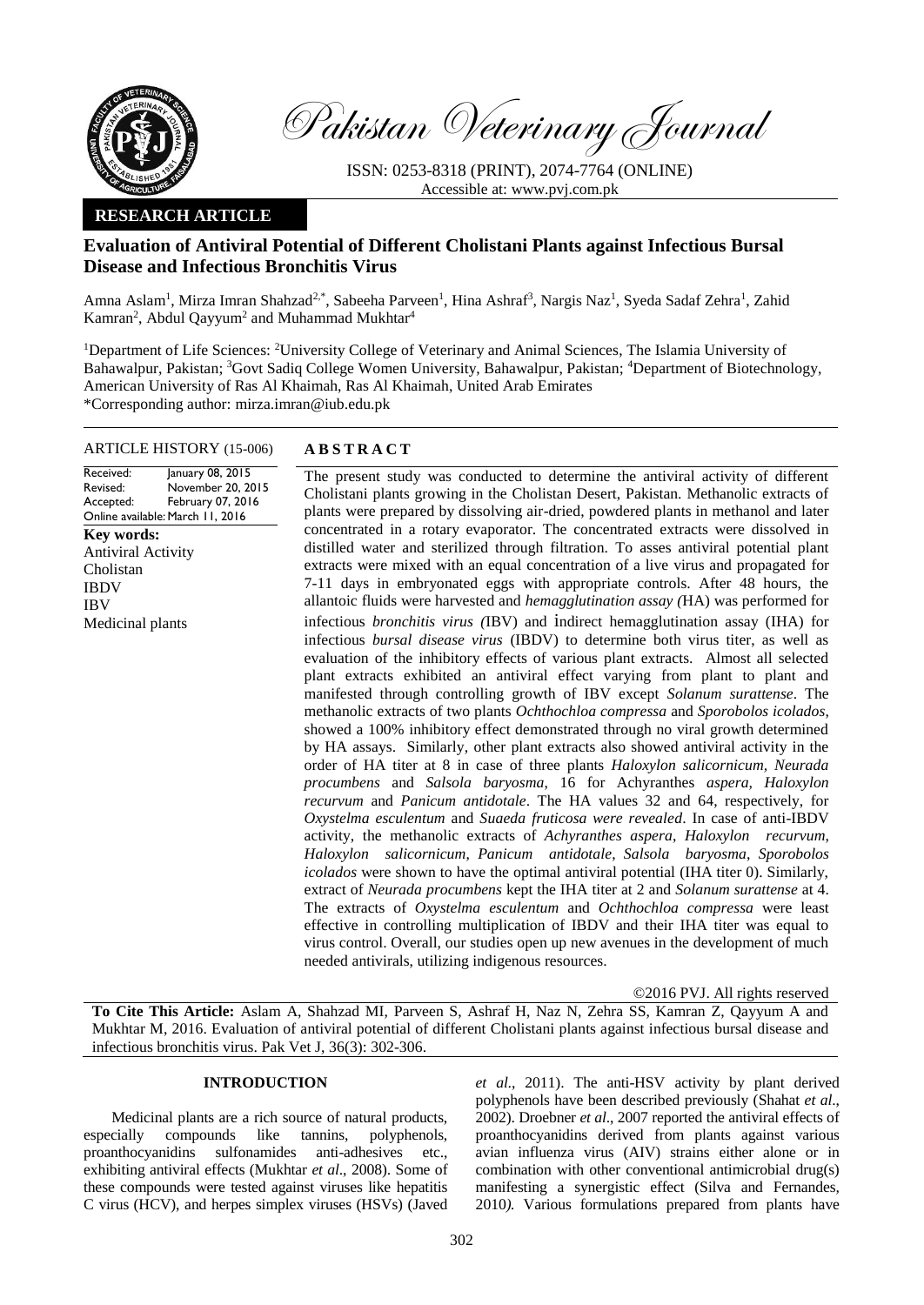been used in the past for treatment of viral infections. (Vijanyan *et al*., 2004). Researchers have always been intrigued with the potentials of higher plants usage as promising sources of phyto-antivirals (Jassim and Naji 2003; Mukhtar *et al* 2008). Among several others, a novel antiviral compound Nordihydroguaiaretic acid (NDGA) isolated from creosote plant leaves, has been revealed to be lignin in nature and has received much attention as an antiviral. This compound and its derivatives have shown antiviral activity against Junin virus, the causative agent for Argentine hemorrhagic fever (AHF) (Konigheim *et al.,* 2005). Interestingly, NDGA was found to be effective against herpes simplex viruses (HSVs) both type I and II. Several other plants including *Larrea tridentata* have also shown the presence of NDGA in their extracts (Larreastat, 2000). The NDGA and its derivatives have also shown inhibitory effect on the HIV transcription process through inhibiting TAT- transactivation activity (Gnabre *et al*., 1995). Ongoing exploratory work in the area of phytoantivirals have led to the identification of novel antiviral agents and a wide range of active metabolites including: phyto-chemicals, furyl compounds, sulphides, proteins/ polypeptides, peptides, polyphenolics, flavonoids, terpenoids, saponins, lignans, and coumarins. Various plants used herbal teas extracted essential oils showing have strong antiviral activity (Cowan, 1999; Mukhtar *et al.*, 2008).

As far as the viral infections in poultry birds are concerned it has been a major reason of economic losses to poultry flocks in the past among Asian countries including Pakistan. Mass vaccination has been partially helpful. However, mild and persistent viral infections are inducting huge losses to the productivity in birds. In this study, we evaluated the antiviral potentials of various regional plants against two common poultry viruses, the Infectious bronchitis (IB) and Infectious bursal disease (IBD). IB is an acute and highly infectious disease of chickens, which affects the respiratory tract. IBV can spread very rapidly to non-vaccinated birds. Infected chickens manifest symptoms like coughing, sneezing, tracheal rales, and nasal discharge. Respiratory irritation is also reported in young chickens. Reduced egg production accompanied with other symptoms in layers of the flock also result from such viral infection (Shahzad *et al*., 2011). IBD virus belongs to genus *Avibirnavirus* and family *Birnaviridae.* This disease is also called as Gumboro in a local Cholistani language. It affects the *bursa of Fabricius* in birds. Broilers can be affected at any stage of their life, however, poultry birds 3-6 weeks of age are highly prone to this disease (Jackwood *et al*., 2011). In 2008 numerous incidents of IBD were recorded with severe consequences. The commercial egg industries were more affected than broiler chickens (Khan *et al,* 2009). Despite the availability of massive vaccination campaigns, both these diseases are prevalent in different parts of the country. Our data suggest, that besides vaccination there is a possibility of using plant extracts having antiviral activity in poultry feeds for overcoming the threat from both of these viruses which are posing a threat to the poultry industry.

### **MATERIALS AND METHODS**

**Identification and collection of plants:** Eleven fresh plants (*Achyranthes aspera, Haloxylon recurvum, Haloxylon salicornicum, Oxystelma esculentum, Ochthochloa compressa, Neurada procumbens, Panicum*  *antidotale, Salsola baryosma, Suaeda fruticosa, Sporobolos icolados* and *Solanum surattense*) were collected from the herbarium of Cholistan Institute of Desert Studies (CIDS), The Islamia University of Bahawalpur, Pakistan and near the Lal Sohanra region of Cholistan Desert of Punjab, Pakistan. The plants were collected and used as a whole in this study. The specimens were cleaned and dried under the shade, at room temperature (RT) for 10 days. Two poultry viruses including vaccinal strains of IBV named as Izovac IB H120 from IZO S.U.R.L 99/A-25124 Brasica Italy and IBD named as DS GumboroVac from Dae Sung Microbiological Laboratories, Seoul, South Korea were used in this study.

**Plant Extracts Preparation:** Upon complete drying, the plants were cut into small pieces, ground by pestle and mortar and finally ground to powdered form by using an electric grinder. These powders were kept in airtight containers at room temperature. Ten grams of powder from each plant was dissolved in 200 ml methanol. The solutions were kept in airtight containers for 96 hours, with constant shaking. These samples were subjected to a rotary evaporator (45-50ºC). After evaporation, the concentrate was rinsed with a methanol and chloroform mixture and allowed to evaporate once again. Finally the precipitates were dissolved in 10 ml sterile water, filter sterilized and stored at -20ºC in accordance with the protocol described previously (Joshi and Kaur, 2013).

**Inoculation of poultry viruses in chicken embryonated eggs:** Seven to eleven day old chicken embryonated eggs were taken from a local hatchery and used in the inoculation studies. The eggs were candled before inoculations. Both the viruses were inoculated in the chorioallantoic fluid of the eggs. The broader ends of the eggs were drilled with a sterile needle. After inoculation, the hole was sealed with molten wax and eggs were incubated at 37°C. The allantoic fluids were harvested 48 hours post inoculation (PI) and subjected to a HA test in case of IBV and an IHA test for IBDV. Serial passages of viruses were done to increase titer before subjecting them in antiviral assay.

#### *In Ovo* **Antiviral Assay**

**Hemagglutination Test:** Chicken blood was collected in freshly prepared Alsevior solution and centrifuged at 4000 rpm for 5 min. The supernatant was discarded and RBCs were washed with phosphate buffered saline (PBS) (pH 7.2). This step was repeated three times. To prepare 1% suspension, 10 µl of packed cells were dissolved in 1ml PBS (pH 7.2). After that, the cells were used to perform a standard HA test (Hirst, 1942).

**Indirect Hemagglutination (IHA) Test:** Human blood type "O" was used in the IHA test. For this purpose 3 ml of blood was drawn in a 4% sodium citrate solution and mixed gently. The sample was centrifuged at 4000 rpm for 5 min and supernatant was removed. The packed cells were dissolved in 10 ml of PBS (pH 7.4) and suspension was centrifuged again at 4000 rpm for 5 min. This procedure was repeated three times. After washing, the cells were sensitized by mixing with an equal volume of virus and two volumes of PBS (pH 7.4). The contents were mixed gently and incubated at  $37^{\circ}$ C for 45 min.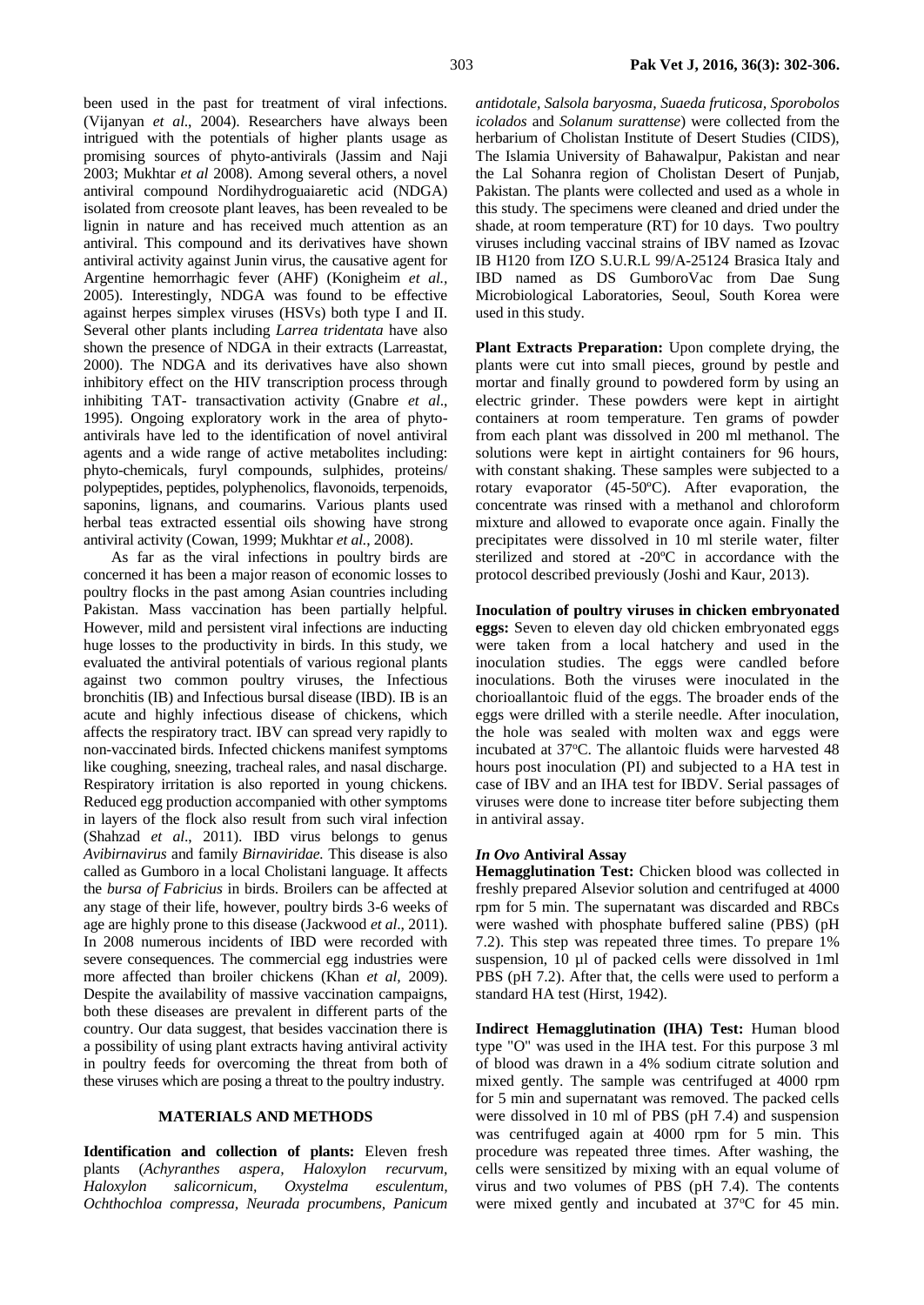After incubation, the sample was centrifuged at 4000 rpm and supernatant was removed. The cells were washed with PBS (pH 7.4) once again and finally, diluted with PBS (pH 7.4) to make 1% suspension (Okwor *et al*., 2012). Later, the standard HA test was performed by using these sensitized cells by following the previously described procedure (Hussain *et al*., 2003).

**Antiviral assay:** The filter sterilized plant extracts were mixed with an equal volume of viral inoculums and injected in 7-11 day old chicken embryonated eggs as the method described by Rajbhandari *et al.* (2001). Filter sterilized H2O was used in the case of a negative control and viruses without any plant extracts were used in the case of virus control. The eggs were harvested 48 hours post-infection and HA and IHA tests were performed.

All the protocols described in this study were approved from departmental biosafety committee of the Islamia University of Bahawalpur, Pakistan

## **RESULTS**

**Antiviral activity against IBV:** Among the eleven plant extracts, selected for their antiviral effect, with the exception of *S*. *surattense* all plants were effective in controlling IBV virus in embryonated eggs, however, the antiviral activity varied from plant to plant. In this paper the antiviral effect is reported in terms of HA/IHA titers, higher

the HA/IHA titer value in the presence of plant extract, the lower the antiviral effect. The two plant extracts *O*. *compressa* and *S*. *icolados* methanolic extracts exhibited optimal antiviral activity (HA titer  $= 0$ ) showing complete control over viral growth (Figure 1). The relative antiviral effect for other plants used in this study were: *A*. *aspera*, *H*. *recurvum* and *P*. *antidotale, HA titer value 6; H*. *salicornicum*, *N*. *procumbens*, and *S*. *baryosma, HA titer value 8.*  The methanolic extract of *O*. *esculentum* relatively showed a lower antiviral effect manifesting an HA titer value of 32 followed by *S*. *fruticosa* with HA titer 64. Overall ten out of eleven plants were found effective against IBV varying in their antiviral potential (Fig. 1 and 3A).

**Antiviral activity against IBDV:** The antiviral potentials of eleven plants used in this study against IBDV was determined in term of indirect hemagglutination assay (IHA). Nine out of eleven plants were effective in controlling growth of IBDV (Fig. 2). The methanolic extracts of *A*. *aspera*, *H*. *recurvum*, *H*. *salicornicum*, *P*. *antidotale*, *S*. *baryosma*, *S*. *icolados* had kept the IHA titer to zero manifesting no viral growth. Similarly, *N*. *procumbens* had reduced viral growth with an IHA value of 2 followed by *S*. *surattense* manifesting a relatively lower control with IHA 4. The methanolic extract of the other plants used in this study like *S*. *surattense, O*. *esculentum* and *O*. *compressa* partially inhibited IBDV growth in the embryonated eggs model used in this study (Fig. 2 and 3B).



**Fig 1:** Representative antiviral activity of selected medicinal plants used in this study – methanolic extracts against IBV. Lane 1: HA titer of IBV without plant extract (virus control). Lane 2: HA titer of IBV after challenge with extract of *S. baryosma*. Lane 3: HA titer of IBV after challenge with extract of *S. surattense*. Lane 4: HA titer of IBV after challenge with extract of *A. aspera*. Lane 5: HA titer of IBV after challenge with extract of *O. esculentum*. Lane 6: PBS (negative control).



**Fig 2:** Representative antiviral activity of selected medicinal plants used in this study – methanolic extracts against IBDV. Lane 1; IHA titer of IBDV without extract (virus control). Lane 2: IHA titer of IBDV challenged with extract of *A*. *aspera*. Lane 3: IHA titer of IBDV challenged with extract of *O. esculentum*. Lane 4: IHA titer of IBDV challenged with extract of *S. surattense*. Lane 5: IHA titer of IBDV challenged with extract of *S. baryosma*.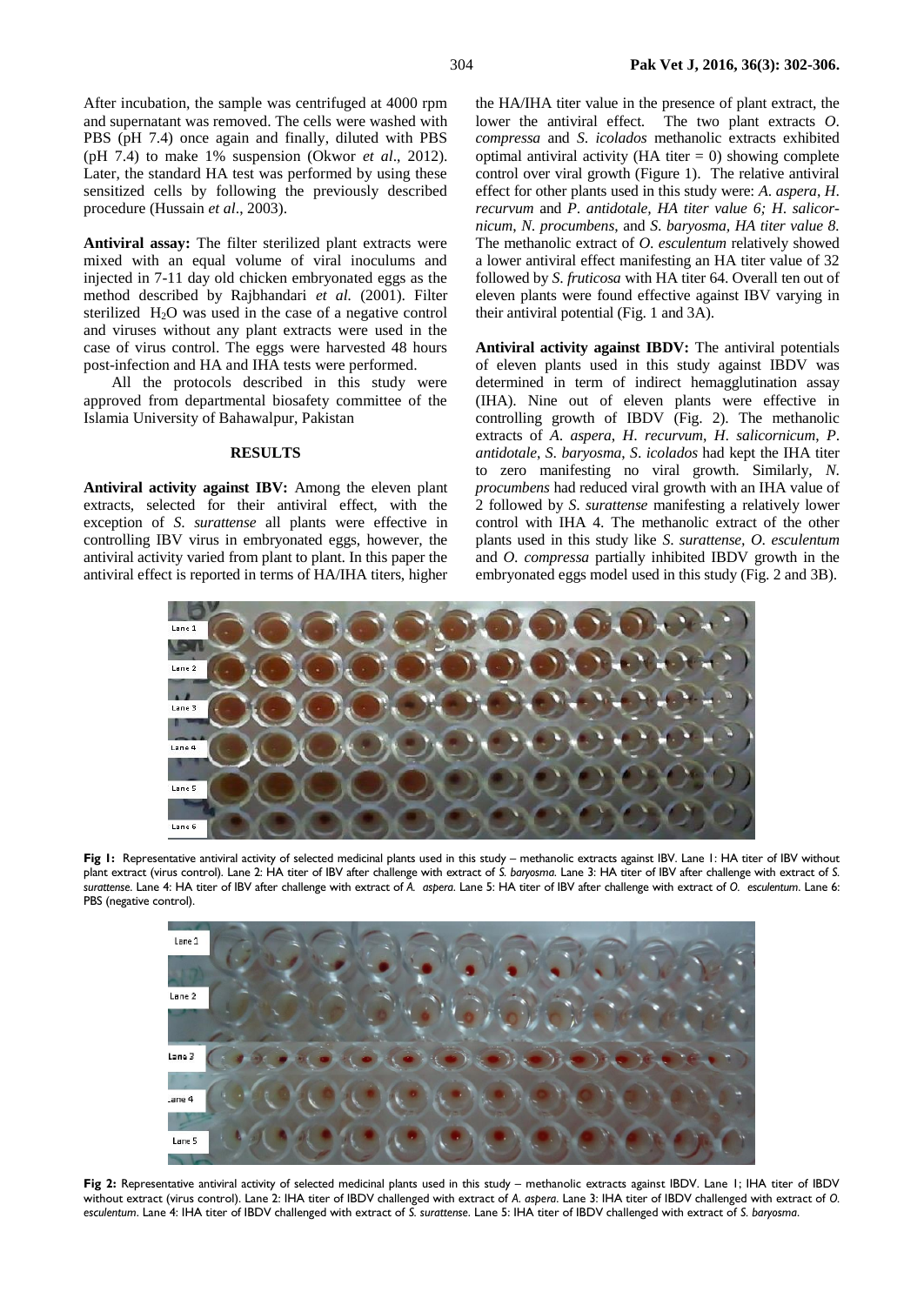

**Fig 3B:** Antiviral activity of different medicinal plants against IBDV

### **DISCUSSION**

In the history of mankind, for thousands of years, traditional medicines including medical plants were the ultimate source for treating living organisms including humans suffering from infectious and non-infectious disease. According to WHO, still more than 80% of people around the world depend on traditional medicines obtained from herbs (Arunkumar and Muthuselvam, 2009). According to historical ethno-botanical data the plant extracts, infusions and powders of medicinal plants were used against infectious diseases for centuries and now it has been confirmed that a number of these diseases are of viral origin (Sumithira *et al*., 2012). In the current study methanolic extracts of eleven Cholistani plants were prepared and tested against infectious bronchitis virus and infectious bursal disease virus the two viruses causing economic losses to the poultry industry all across Asia. For viral infectivity assays both viruses were recovered from live attenuated vaccines and propagated in embryonated eggs to check their viability. The plants used in this study have been used as either traditional medicines by the natives of this region and their properties as antibacterial, antifungal, anticancerous, antiperiodic, diuretic, purgative, laxative, antiasthmatic, hepato-protective, anti-allergic and other important medicinal properties have been reported. As far as antiviral potential(s) of these plants is concerned our study is a pioneering one. According to this study, selected Cholistani plants were very effective in controlling the growth of poultry viruses under *in vitro* conditions especially in their methanolic extract (crude form). On the basis of results, these plants were divided into four groups. 1) The plant extracts (crude extracts) that are highly effective against both viruses and those that kept the HA and IHA titer (a measure of viral replication) between 0 & 2) Plant extracts effective against both viruses, but that did

not control the HA and IHA titer significantly. 3) The plant extracts effective against only one virus. 4) Plant extracts least effective against both viruses. The plant *O*. *icolados* belongs to group 1 because it showed a significant inhibitory effect on both poultry viruses used in this study. Similarly, *S*. *baryosam*, *N*. *procumbens*, and *H*. *salicornicum* belong to group 2, as their methanolic extracts were partially effective in controlling viral growth. (Fig. 3A and 3B). *A*. *aspera*, *H*. *recurvum*, and *P*. *antidotale* were effective in controlling IBDV but less effective in controlling IBV, similarly, *O*. *esculentum*, *O*. *compressa* and *S*. *fruticosa* were effective in controlling IBV but infective in controlling growth of IBDV and as such classified in group 3. The plant *S*. *surattense* belong to group 4 because it was least effective in controlling the growth of either virus. Although, our study is preliminary in nature as the antiviral components of plants showing significant inhibitory effect on both these viruses still needs to be deciphered. To the best of our knowledge, this is the first report in scientific literature describing the antiviral potential of plants from the Cholistan desert, one of the living deserts in the world having significant flora and fauna. Furthermore, control of viral replication by some plants is quite intriguing and needs to be explored further. There is huge potential for translating traditional plant usage into modern drug discovery practices for humans, animals and domesticated birds like the poultry industry. It is timely to integrate all the available knowledge, especially relevant to viral infections, particularly in the wake of their zoonotic nature. There are several reports on plant based antiviral compounds against poultry viruses like Fucoidan from *C. Okamuranus*- a desert plant, against new castle disease virus (NDV) (Gonzalez *et al*., 2012). Premnathan *et al.* (1992) data reveal antiviral activity of different seaweeds, seagrasses and mangroves in the southeast coastal region of India against NDV, vaccinia and hepatitis B viruses. Similarly, (Usha *et al,* 2012) aqueous, ethanolic and methanolic extracts of lathakaranja (*C. crista* L.) have been tested and these extracts possess antiviral effects against NDV (Chollom *et al,* 2012). Not only plants but the fruit pulp and leaf extracts of *Momordica balsamina* exhibited an antiviral effect against NDV. The ethanolic extracts of different plants including *Glycyrrhiza glabra*, *Moringa oleifera*, *Phyllanthus emblicus* and *Eugenia jambolana* against IBDV (Ahmed *et al.,* 2014). Along similar lines, aqueous and alcoholic extracts of *Moringa oleifera*, *Holarrhena antidysenterica*, *Synzium aromaticum*, *Allium sativum*, *Piper nigrum* and *Azadirachta indica* were effective in controlling IBDV growth. (Meenakshi *et al*, 2009) The anti-IBDV activity from the root of *Withania somnifera* in its hydro-alcoholic extracts has also been reported (Pant *et al.,* 2012). There is plenty of literature on the antiviral potential of plants, however, what is needed is translating data into useful products. Differential antiviral effect as observed in our study has also been reported by other researchers. For example crude ethanolic extracts of *Rhodiolarosea* roots, *Nigella sativa* seeds, and *Sambucus nigra* fruit was effective against IBV in varied order (Chen *et al.,* 2014). Similarly, aqueous extract of *Rhododendron ferrugineum* was effective against HSV-I but least effective against adenovirus (Gescher *et al*., 2011). The extract had provided an anti-adhesive effect on the virus and did not allow the virus to enter the cells. The proanthocyanidins